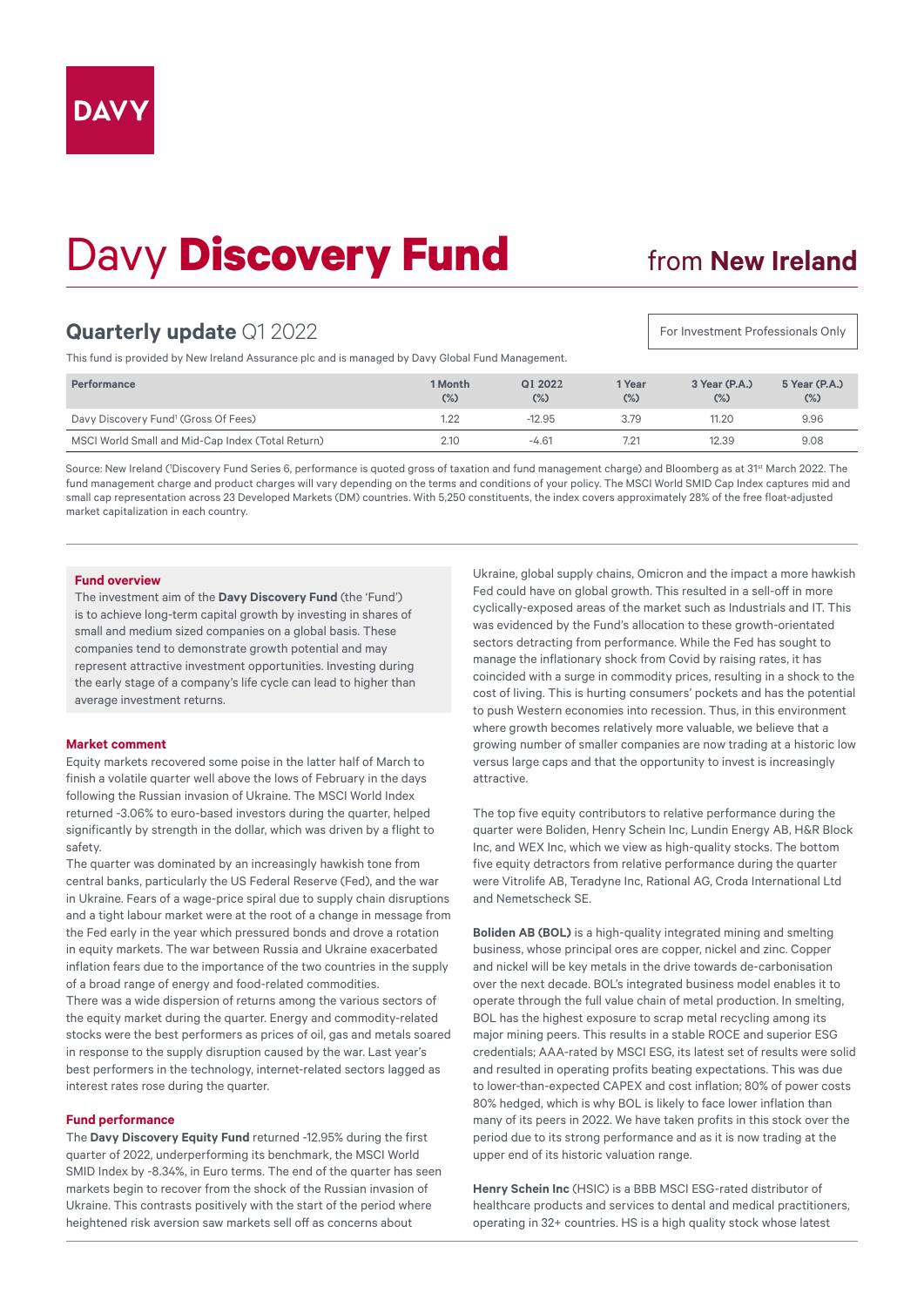set of results beat the markets' expectations, and management's guidance for 2022 is for operating margins to expand by 20-25bps due to better operating leverage, product and customer mix. This positive outlook, coupled with rising evidence that the slowdown in volumes in December and January was supply driven and has passed, has buoyed the stock. We have added to this position.

**Vitrolife AB** (VITR) is a high-quality stock selling specialised consumables and diagnostic technologies for invitro fertilization (IVF), with an MSCI ESG rating of AA. It has historically grown faster than the market due to innovation and strategic value-creating reinvestment. While its latest results missed expectations as the Omicron variant of Covid negatively affected IVF treatments, we view this as a short-term impact and not a change to VITR's long-term outlook or important secular trends such as personalised medicine. We see this short-term weakness as a buying opportunity and have topped up our position.

**Teradyne Inc** (TER) is a supplier of automation test equipment for industrial applications, it is a high-quality stock with a BB MSCI ESG rating. Its ESG rating was upgraded over the quarter due to improved human capital management as it has just settled an outstanding case relating to allegations of hiring discrimination, while enhancing its diversity recruitment practices and training. Its two divisions are semiconductor testing and Universal Robotics, which specialises in cobots (collaborative robots). Nonetheless, the cyclical nature of its semiconductor business means in the short term the stock can be volatile as tailwinds or headwinds from sales of wafer fab equipment into the foundry and logic markets drive expectations. TER has navigated the pandemic well and its supply chain continues to be largely unaffected, resulting in revenues and profits beating expectations.

### **Sample portfolio transactions**

The Fund divested from several stocks during the quarter whose quality and growth characteristics had deteriorated. Stocks whose growth prospects we were concerned about included Appen, Perpetual and Xero. While Hello Fresh, Scotts Miracle Grow and Nordic Entertainment were sold as they were affected by higher commodity prices and consumers returning to the office. The proceeds were reinvested in stocks whose quality and growth prospects we believe are improving.

#### **The QQE perspective**

The change in tone within the equity market at the start of the year was very much on the side of continued economic expansion and rising rates. The war in Ukraine has cast a shadow on growth prospects, particularly within Europe, and exacerbated what is now seen as the "inflation problem". We saw avoiding deflation as the aim of the zero interest rates and quantitative easing policies of past two years.

Our quality model guides stock selection within our equity portfolios. It assigns a quality rank to each stock in a broad universe based on four pillars of Profitability, Persistence, Protection and People. In the first quarter, the People pillar, which rates companies based on capital allocation, was the best performing of the four pillars. In the past, such outperformance has reflected investor confidence in the economic cycle. This is an important support to markets as we enter another quarterly earnings season during which company managements face heightened risks. Against this uncertain background, we are confident that our quality framework will stand our clients in good stead.

| <b>Calendar Year Performance</b>     | $2021$ (%) | 2020 (%) | 2019 (%) | 2018 (%) | 2017 (%) |
|--------------------------------------|------------|----------|----------|----------|----------|
| Davy Discovery Fund3 (Gross of Fees) | 28.7       | 10.1     | 34.2     | $-9.1$   | 15.3     |
| MSCI World SMID Cap Index (NTR, EUR) | 25.6       | 6.2      | 29.2     | $-9.2$   | 8.1      |
| MSCI World Index (EUR)               | 31.1       | 6.3      | 30.0     | $-4.1$   | 7.5      |
| Teradyne Inc                         | 36.8       | 76.7     | 118.9    | $-24.4$  | 66.2     |
| Boliden                              | 25.2       | 21.2     | 36.5     | $-28.5$  | 20.4     |
| Nemetschek SE                        | 87.7       | 3.2      | 85.3     | 28.9     | 36.7     |
| Croda International PLC              | 55.3       | 31.1     | 11.1     | 7.8      | 41.2     |
| Henry Schein Inc                     | 16.0       | 0.2      | 8.4      | 12.4     | $-7.9$   |
| Lundin Energy AB                     | 51.8       | $-26.1$  | 48.9     | 19.7     | $-1.0$   |
| <b>H&amp;R Block Inc</b>             | 55.5       | $-27.8$  | $-3.6$   | 0.5      | 18.1     |
| Vitrolife AB                         | 160.2      | 9.3      | 34.9     | 18.7     | 61.8     |
| Rational AG                          | 18.99      | 7.43     | 46.93    | $-5.68$  | 29.41    |
| Wex Inc                              | $-31.0$    | $-2.8$   | 49.6     | $-0.8$   | 26.6     |

Source: New Ireland (<sup>3</sup>Discovery Fund Series 6, performance is quoted gross of taxation and fund management charge), MSCI and Bloomberg as at 31<sup>st</sup> December 2021. The fund management charge and product charges will vary depending on the terms and conditions of your policy. Performance is quoted in local currency unless otherwise stated. The MSCI World Index captures large and mid-cap representation across 23 Developed Markets (DM) countries. With 1,650 constituents, the index covers approximately 85% of the free float-adjusted market capitalization in each country.

#### **Warning: Past performance is not a reliable guide to future performance.**

This report does not constitute an offer for the purchase or sale of any financial instrument, trading strategy, product or service. No one receiving this report should treat any of its contents as constituting advice or a personal recommendation. It does not take into account the investment objectives or financial situation of any particular person. All investments involve a degree of risk. Equities may involve a high degree of risk and may not be suitable for all investors. Government bonds and cash deposits, although considered the safest assets, are not devoid of risk (e.g. inflation risk, credit risk, currency risk, etc.). There are different reasons why an investor would choose to invest in a particular asset class and each investor must consider the inherent risks therein based on his/her own personal circumstances. The value of these investments can rise as well as fall. There is no guarantee that the investments discussed will achieve results comparable to those achieved in the past or that capital will be returned to investors.